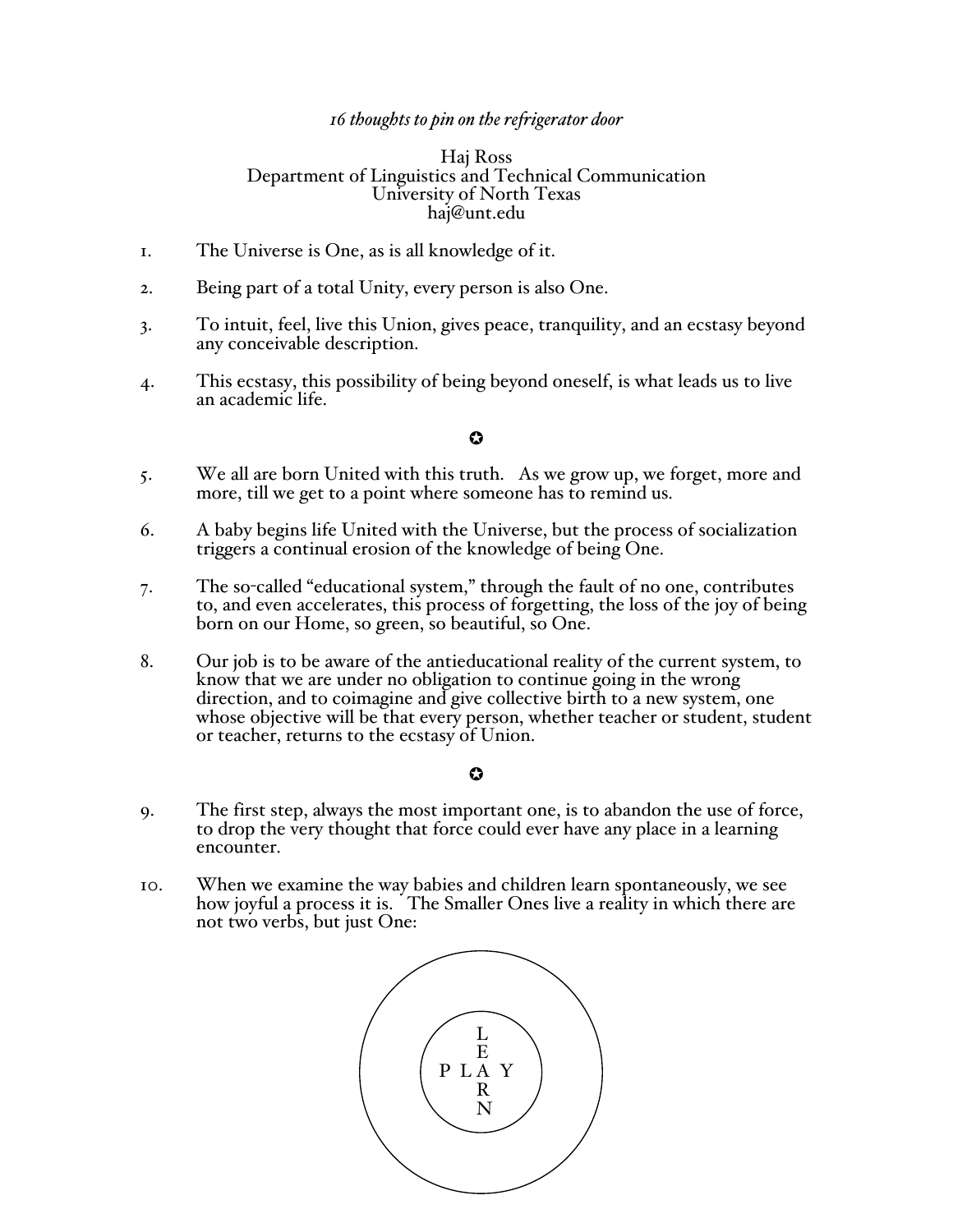- 11. What this means is that any requirement whatsoever, anything which interferes with the fun of learning, will get in the way.
- 12. Each one of us is born into a unique predestined path towards an adult awareness of the Unity of the Universe. The verb *educate*, which comes from the prefix *ex*-, "out of," added to the root *duc*-, "to lead, guide," thus was built to mean "to lead or guide that which is within to the outside." Thus to educate yourself is to listen to a small voice, deep within yourself, which is always telling you what it is that you have to learn, and what the next step is for you. It may well be that that step would not be valid for anyone else in the whole world, but for you, it's exactly the one that you must take.

### $\boldsymbol{\Omega}$

13. The only thing that we ever really can teach is our being, our stance towards the world, our unique path. The younger people in the classroom with us see with faultless clarity all of our most intimate qualities, such as:

> the honesty of our inner search our humility our joy in sharing the joy of learning our absence of fear in the face of the immense Mystery of not knowing everything

- 14. We have to learn not to *teach*, with all of the asymmetries of power which are necessarily bound up in this word, to learn not to believe in all of the things which conventionally flow from the power of the teacher over the students: homework, tests, and worst of all, grades. We have to find our way back to the ecstasy of co-learning. If we know something that our co-learners do not, we can invite them to do exercises, to memorize, to do drills – but we would never make them do anything.
- 15. When everyone in the classroom is trying, with great humility, to listen inwards, asking themselves,

What is my next step? How can I best move towards the One?

it sometimes happens that a Superindividual being is born. You might call it a collective soul. At such times, the process of co-learning again becomes a sacred journey for all of us. A voyage into the Self.

16. This voyage was, and always is, our heritage, and that of our children. We will accept nothing less, from any system of education. Never.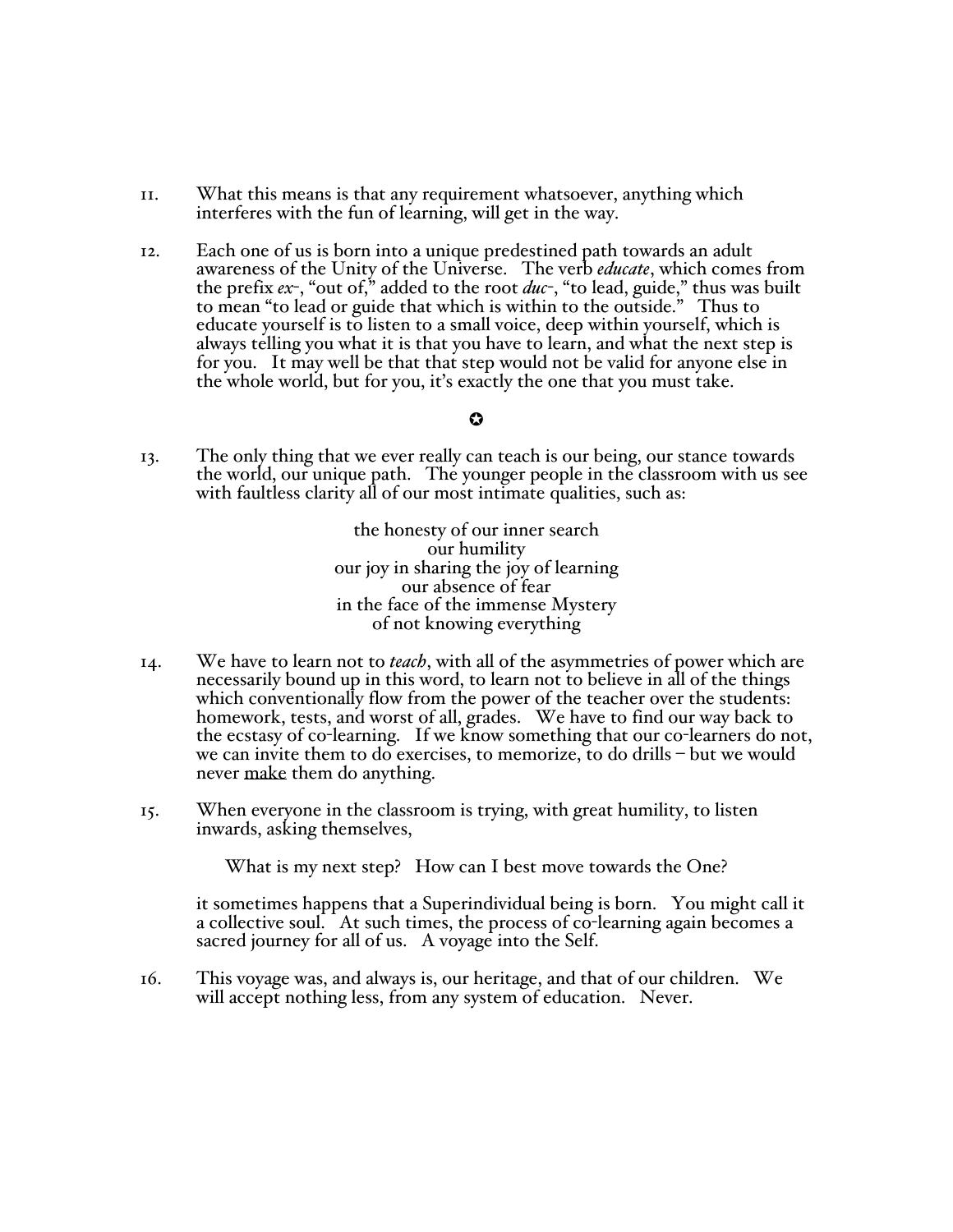## *16 pensamentos para pregar na porta da geladeira*

### Haj Ross Departamento de Inglês University of North Texas haj@unt.edu

1. O Universo é Um, e o conhecimento dele também é.

2. Sendo parte de uma Unidade total, cada pessoa também é Um.

3. Intuir, vivenciar, viver essa União dá paz, tranqüilidade, dá uma êxtase além de qualquer descrição.

4. Essa êxtase, essa possibilidade de estar além de si, é que leva a gente a viver uma vida acadêmica.

## $\Omega$

5. A gente nasce Unidos com essa verdade. Quando crescermos, vamos esquecendo cada vez mais, até o ponto que precisarmos de alguém para lembrar-nos.

6. O neném começa a vida Unido com o Universo, mas o processo de socialização vai fazendo desmoronar o saber de ser Um.

7. O chamado sistema educacional, sem culpa nenhuma, de pessoa nenhuma, contribui, até acelera, o processo de esquecimento, a perda da éxtase de nascer no nosso Larzinho tão verde, tão bonito, tão Um.

8. A nossa tarefa é de se dar conta da verdade antieducativa do sistema atual, de saber que não há obrigação nenhuma de continuar caminhando numa direção errada, e de se imaginar e dar à luz um sistema novo, que terá como objetivo que cada pessoa, seja aluna ou professora, aluno ou professor, volta à êxtase da União.

### $\bf{O}$

9. O primeiro passo, passo sempre mais importante, é o de deixar de utilizar força, de deixar de pensar que a força jamais possa ter validade num encontro educacional.

10. A aprendizagem dos nenéns, das crianças, já é uma alegria. A gente pequena vive uma realidade em que não há dois verbos, mas só Um: